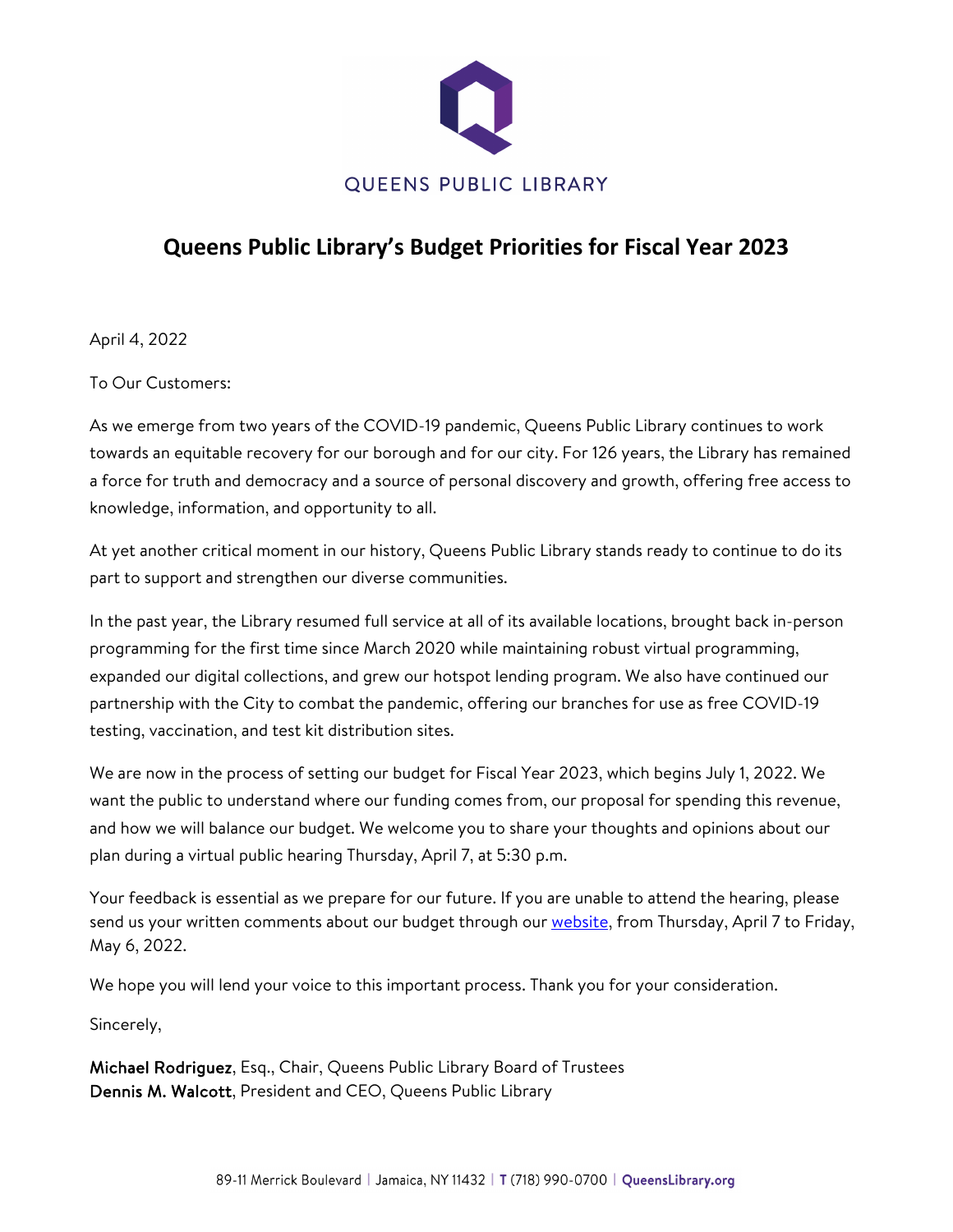# **Queens Public Library Revenue Fiscal Year 2023**

(July 1, 2022 - June 30, 2023)

| <b>Source</b>                    | <b>Type</b>                  | <b>Description</b>                                                                                                                  | <b>FY 2022</b><br>(millions) | <b>FY 2023</b><br>(millions) | <b>Major Variances</b>                                                                                      |
|----------------------------------|------------------------------|-------------------------------------------------------------------------------------------------------------------------------------|------------------------------|------------------------------|-------------------------------------------------------------------------------------------------------------|
| <b>NYC</b>                       |                              | Restricted & City funds for Operating and<br>Unrestricted Grant Expenses                                                            | \$118.6                      | \$116.5                      | All grants are subject<br>to submission of an<br>application/proposal,<br>most of which are<br>competitive. |
| <b>NYC</b>                       |                              | Unrestricted City funds for Pension Expenses                                                                                        | \$10.0                       | \$10.0                       |                                                                                                             |
| Fines & Fees                     |                              | Lost item fees, lost Library card<br>Unrestricted fees, multifunctional device<br>usage fees                                        | \$0.2                        | \$0.2                        |                                                                                                             |
| <b>Federal Grants</b>            | Restricted                   | Federal grants including IMLS,<br>Department of Labor, and HUD<br><b>CDBG</b>                                                       | \$2.8                        | \$3.4                        | All grants are subject<br>to submission of an<br>application/proposal,<br>most of which are<br>competitive. |
| <b>NY State Grants</b>           | Restricted<br>&Unrestricted  | General and Special Library<br>and Literacy Aid. State Aid<br>for construction, Literacy and<br>Programs                            | \$7.7                        | \$7.7                        | All grants are subject<br>to submission of an<br>application/proposal,<br>most of which are<br>competitive. |
| <b>Fund Raising</b>              | Restricted &<br>Unrestricted | Foundation and corporate grants,<br>private donations and fundraising<br>events                                                     | \$2.6                        | \$2.8                        |                                                                                                             |
| Investment Income                | Restricted &<br>Unrestricted | Investment earnings on<br>investments<br>& investment fees                                                                          | \$1.1                        | \$0.9                        |                                                                                                             |
| Contributed<br><b>Facilities</b> | Restricted                   | Value of the utilities for City-<br>owned buildings, paid by the City<br>directly, and the annual lease<br>value of those buildings | \$30.9                       | \$30.9                       |                                                                                                             |
| Contributed<br>Services          |                              | Unrestricted Value of volunteer services                                                                                            | \$0.1                        | \$0.1                        |                                                                                                             |
|                                  |                              | <b>TOTAL</b>                                                                                                                        | \$174.0                      | \$172.5                      |                                                                                                             |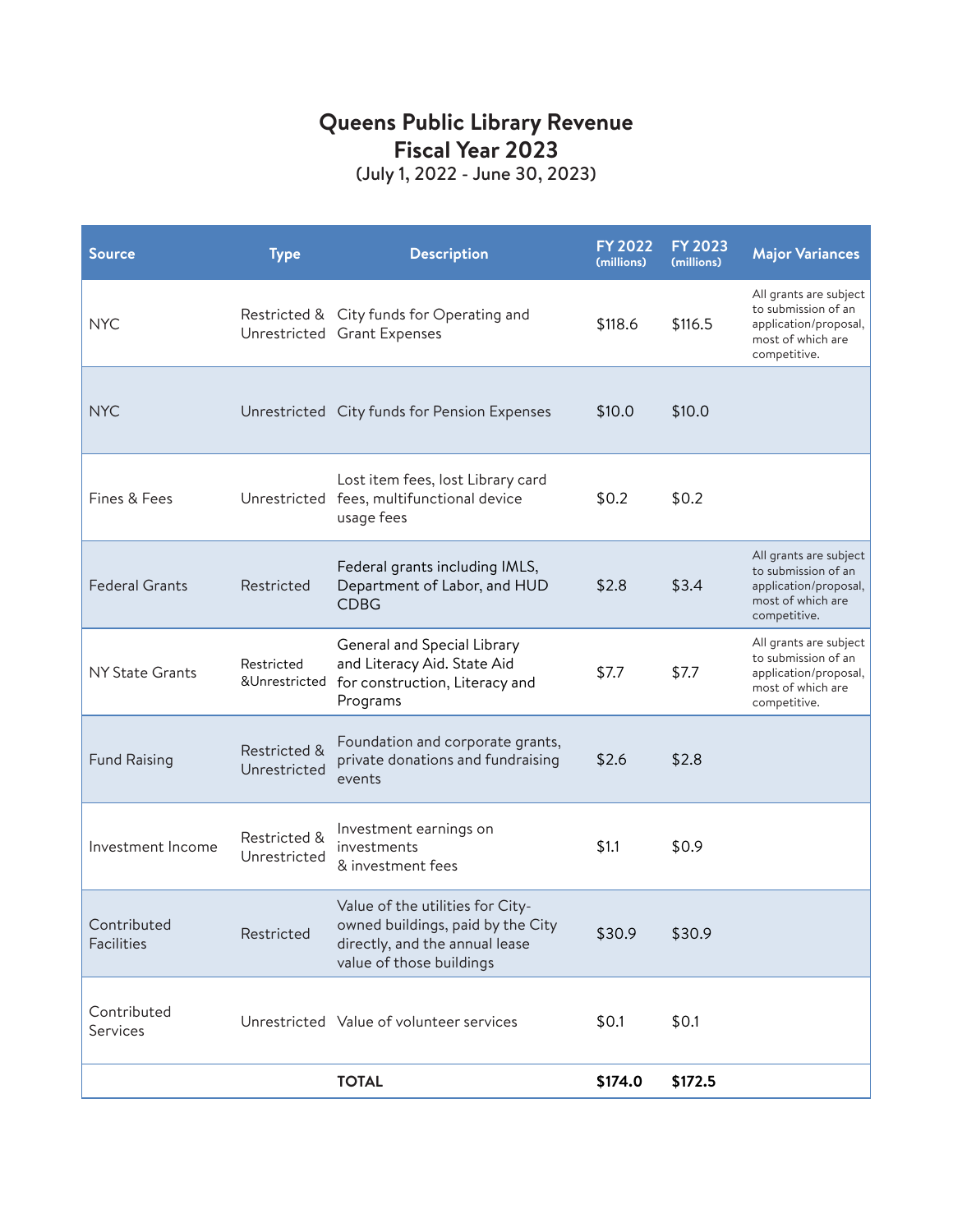#### **Queens Public Library Expense Fiscal Year 2023** (July 1, 2022 - June 30, 2023)

**Budget Item Example 2022 Description (millions) FY 2023 (millions) Major Variance** Library **Services** Includes all expenses required to provide Library Services to the public at all locations including all books and materials, wages, benefits and facility costs. \$83.1 \$83.1 Library **Materials** Includes all expenses required to provide Library Services to the public at all locations including all books and materials, wages, benefits and facility costs. \$14.3 \$14.5 Facilities Custodial, maintenance, repairs, utilities, lease costs, equipment, renovations and value of contributed services  $$37.9$  \$38.4 equipment, renovations and value of contributed services Programs Programs for adults, young adults and children, special events, literacy, youth counselors, job and information programs, after-school programs, summer reading, including staff costs. \$10.5 \$9.7 Technology Software licenses, one-time software development, computers, network equipment, maintenance contracts, RFID equipment, technology staff \$9.4 \$9.5 Fundraising Expenses Expenses for fundraising events and personnel. 51.9 \$1.8 Management & General Includes expenses for operations and management of Queens Public Library including Human Resources, Accounting, Legal, & Risk Management. \$16.9 \$15.5 **TOTAL \$174.0 \$172.5**